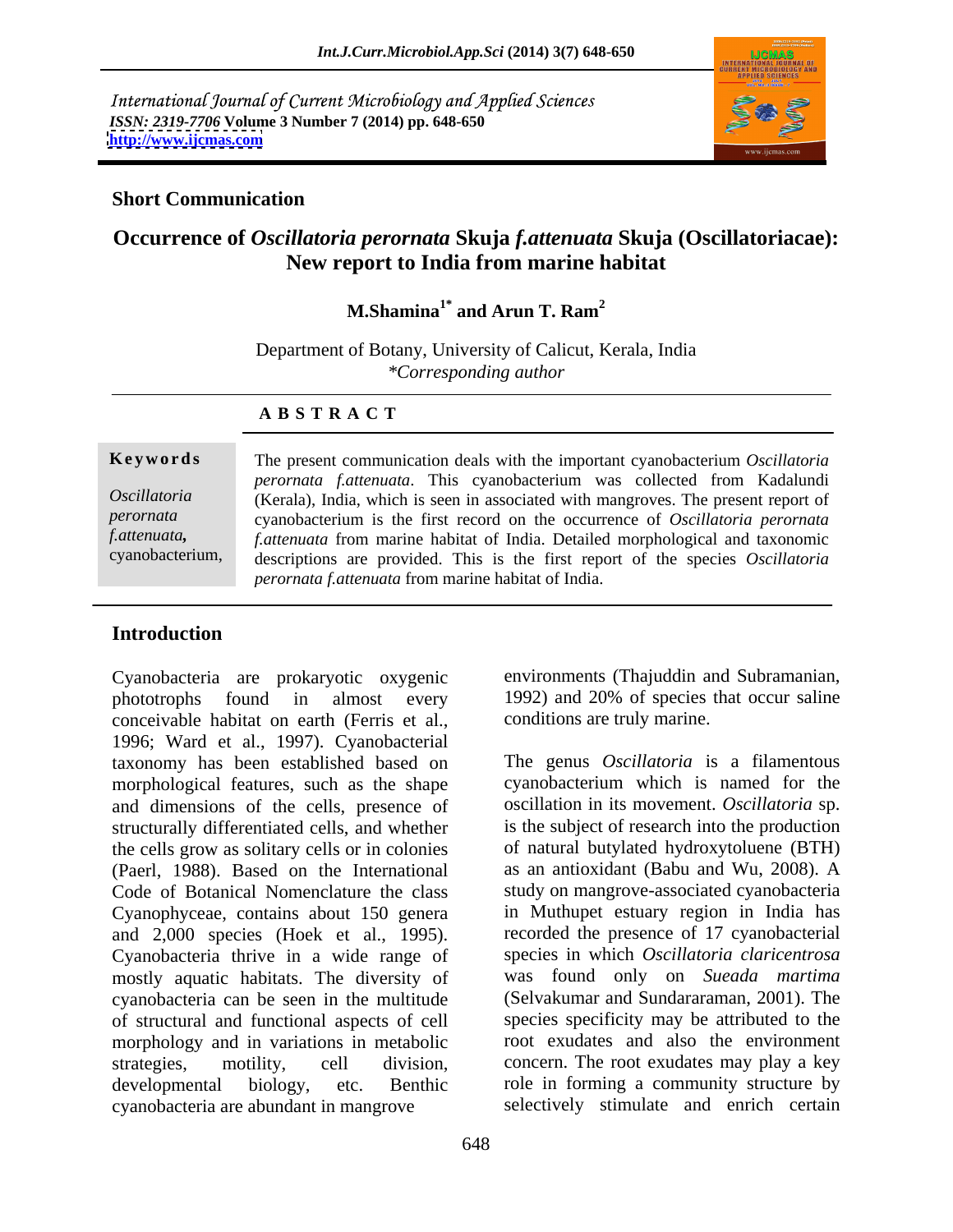groups of bacteria (Burgmann et al., 2005). 14 species of *Oscillatoria* has been reported 2013). The species *Oscillatoria perornata* Skuja *f.attenuata* Skuja has not been

# **Materials and Methods**

formalin (APHA, 1998) for further analysis. Cyanobacterial identification was done with manuals of Desikachary (1959). Physico chemical analysis was done with Multi-

The cyanobacterium was observed from the **References** pneumatophores of *Avicennia officinalis*.<br>The taxonomic enumeration is provided as <br>APHA. 1998. Standard methods for the follows, *Oscillatoria perornata* Skuja examination of water and waste water,<br>fattenuate Skuja Trichomes perrower 10. 20th edition (American Public Health *f.attenuata* Skuja Trichomes narrower, 10- 12µ broad, ends prominently attenuated, pale blue green with gas vacuoles.

*Oscillatoria perornata f.attenuata* is purely fresh water (Patil et al., 2012, Dwivedi et al., 2008). But, the present report of Widmer, F. and Zeyer, J. 2005. Effect cyanobacterium is the first record on the the set of original original percentage of  $Oscillatoria$ , percentage activity of a soil diazotrophic occurrence of *Oscillatoria perornata*

Physico-chemical analysis of water revealed that the pH range from 7.4-8.03, water Monographs on Algae, Publ. Indian<br>temperature ranges from 26.2 to 30.5 Council of Agricultural Research, New temperature ranges from 26.2 to 30.5. Toledo et al (1995) observed that

from mangrove sediment of South East *Lyngbya* and *Oscillatoria* species in aerial Coast of India (Sakthivel and Kathiresan, roots of black mangrove. Studies revealed reported so far from marine habitat even and cyanobacteria to the mangrove though habitats promoting occurrence of this ecosystem (Potts, 1979, Van der Valk and cyanobacterium is not rare. Attiwill, 1984, Hicks and Sylvester, 1985, colonization of non-heterocystous, filamentous cyanobacteria resembling that there is a clear evidence of the advantages of nitrogen fixation by bacteria Sheridan, 2001).

The cyanobacterium was collected from a mutual relationship between mangroves Kadalundi estuary  $(10^0 \, 7^7 \, 36^\circ \, N$  and  $75^0 \, 50^\circ$  and cyanobacteria. The diverse issues 02 E). The samples were collected from sea elevated through this study will lead to water, pneumatophores, shells, woods etc. of extensive research which will provide Kadalundi mangrove ecosystem. The further evidence of the association of collected specimens were preserved in 4% cyanobacteria in mangrove vegetation and Therefore, it is suggested that there could be their mutual interaction and benefit.

### **Acknowledgment**

parameter PCS Tester 35. We thank Department of Science and **Results and Discussion financial support of our research project.** Technology (DST), Govt. of India, for the

## **References**

- APHA. 1998. Standard methods for the examination of water and waste water, 20th edition (American Public Health Association, Washington D.C.).
- Earlier reports revealed that the species, antioxidant by freshwater Babu, B. and Wu, J.T. 2008. Production of natural butylated hydroxytoluene as an antioxidant by freshwater phytoplankton. J.Phycol*.* 44:1447-1454.
- *f.attenuata* from marine habitat of India. community. Environ.Mocrobiol. 7:<br>1711-1724. Burgmann, H., Meir, S., Bunge, M., of model root exudates on structure and activity of a soil diazotrophic Environ.Mocrobiol. 1711-1724.
	- Desikachary, T.V. 1959. Cyanophyta- Monographs on Algae, Publ. Indian Council of Agricultural Research, New Delhi.